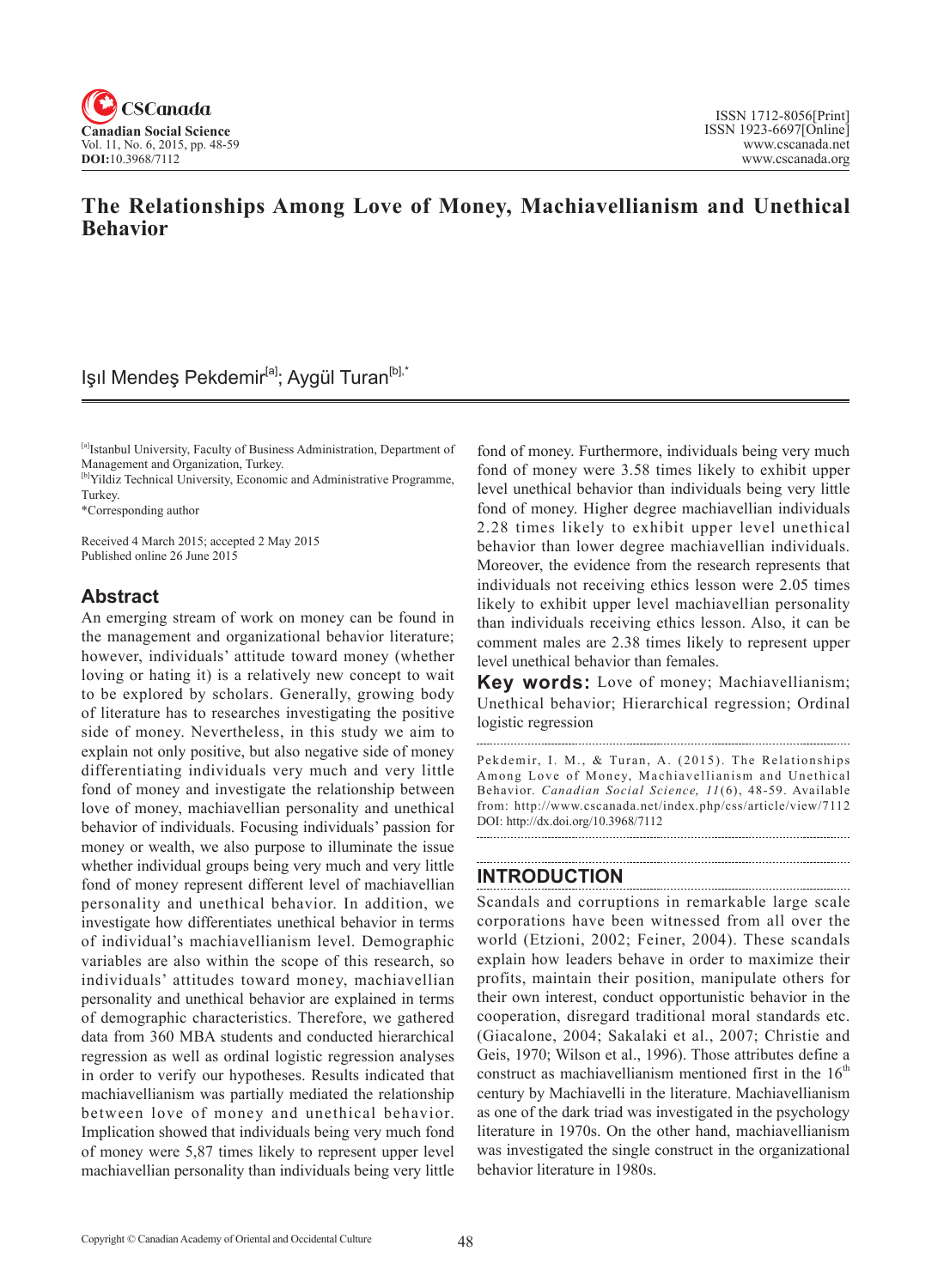The main cause of these scandals has been *''the overemphasis American corporations have been forced to give in recent years to maximizing shareholder value without regard for the effect of their actions on other stakeholders''* (Kochan, 2002, p.139). Following the description, it is convenient to mention about individuals' temptation for money. Some researchers define love of money as "evil" in order to stress individuals' temptation to do everything whether ethical or unethical (Tang & Chiu, 2003; Tang & Chen, 2008; Tang et al., 2006). Considering high machiavellian personality people are very fond of money (Mitchell and Mickel, 1999; Tang & Chiu, 2003) and incline to behave unethically (Mudrack, 1993; Den Hartog & Belschak, 2012; Zagenczyk et al., 2014; Egan et al., 2015), we purpose to investigate relationship between love of money, machiavellianism and unethical behavior of individuals.

# **1 . T H E O R Y A N D H Y P O T H E S E S DEVELOPMENT**

### **1.1 Love of Money**

Individuals' attitude towards money or wealth is an issue that has been evaluated since almost human being. Now that people have passion for money or wealth (Tang  $\&$ Chiu, 2003, p.16). In addition, meaning of money for individuals is investigated in different fields, especially economics, sociology and psychology. Examining the concept from an economic perspective, money is an object which employees are attained it in exchange for working. On the other hand, money offers an emotional and meaningful explanation for psychological and sociological issues (Mitchell & Mickel, 1999, p.569). Parallel with those clarifications, in management literature, money is mostly researched on the basis of employees' motivation and satisfaction (Tang & Chen, 2008, p.5; Mitchell & Mickel, 1999, p.570). A growing body of researcher defines money as a motivation factor (Podusca 1992; Gupta and Shaw, 1998; Kohn, 1993; Lawler, 1971; Turan, 2014) entitled in extrinsic motivation while Herzberg (1987) identifies it as a hygiene factor. On the other hand, a few researches in the management literature explore the concept of money from the individual-differences perspective (Mitchell & Mickel, 1999, p.571). Almost all claim about what money means is differentiated an individual from another. "*The role of individual differences and personality traits is clearly important in the study of money attitudes and behavior."*  (Furnham & Argyle, 1998, p.29)

Money attitudes and behaviors are explained on the basis of feeling of individuals towards money that is a motivator as well as success, importance and wealth symbols. Growing body of individuals thought that money is a motivation tool and money symbolizes the success and money is important to be rich (Tang & Chiu, 2003, p.16). Besides the affirmative sides of money, negative

sides should be denoted. In view of being a tool to be encouraged people to conduct improper way, money is evaluated "evil" by some researchers (Wright et al., 2001; Tang, 1995; Belk & Wallendorf, 1990).

Love of money constructs used in the literature to explain some other constructs (such as machiavellianism, income, propensity to unethical behavior, pay satisfaction). It is possible to find many researches illustrating love of money explains machiavellianism personality (Harrel & Hartnagel, 1976; Tang & Chen, 2008; Tang et al., 2008; Sardzoska & Tang, 2012). One of the researches indicates that love of money has a direct and significant relationship with machiavellianism (Tang & Chen, 2008). Especially, *'though to be rich easily and quickly'* lured individuals into representing machiavellian personality (Giacalone, 2004, p.417). In addition, there is growing body of researches indicating love of money affects individuals' behavior whether ethical or not (Tang & Chiu, 2003; Tang & Chen, 2008; Tang et al., 2006; Tang et al., 2008). A research investigating the relationship of the two constructions claims that individuals keen on materialistic values could develop manipulative strategy and engage in unethical behavior (Tang & Chen, 2008). In addition, machiavellianism and unethical behavior relation were investigated a great deal of researches (Mudrack, 1993; Den Hartog & Belschak, 2012; Zagenczyk et al., 2014; Egan et al., 2015). Other researches show love of money was not only direct relationship with unethical behavior (Vitell et al, 2006), but also indirect relationship with unethical behavior through pay satisfaction (Tang & Chiu, 2003) as well as machiavellianism (Tang & Chen, 2008). Following the previous research, we propose the following hypothesis:

**Hypothesis 1**: Machiavellianism mediates the relation between love of money and unethical behavior.

### **1.2 Machiavellianism**

The Prince was written by Machiavelli to advise individuals getting and controlling power in 1513 (Machiavelli, 2014). Generally, Machiavelli claimed that rulers not representing ethical behaviors are more successful than those who are honesty and fair towards people. Following this proposition, Christie and Geis (1970) was the first psychologist to investigate machiavellianism and defined it as *"machiavellianism is based entirely on expediency, manipulation, exploitation and deviousness and is devoid of the traditional virtues of trust, honor and decency."* Moreover, Fraedrich et. al. (1989) entitled type of machiavellianism behavior as "amoral". Machiavellianism is defined on the basis of three different dimensions by Christie and Geis (1970), endorsement of deception and manipulation, cynical perspective on human nature and a disregard for conventional morality. After that, Dahling et al. (2009) identified machiavellianism with four dimension distrust of others, desire for status, desire for control and amoral manipulation.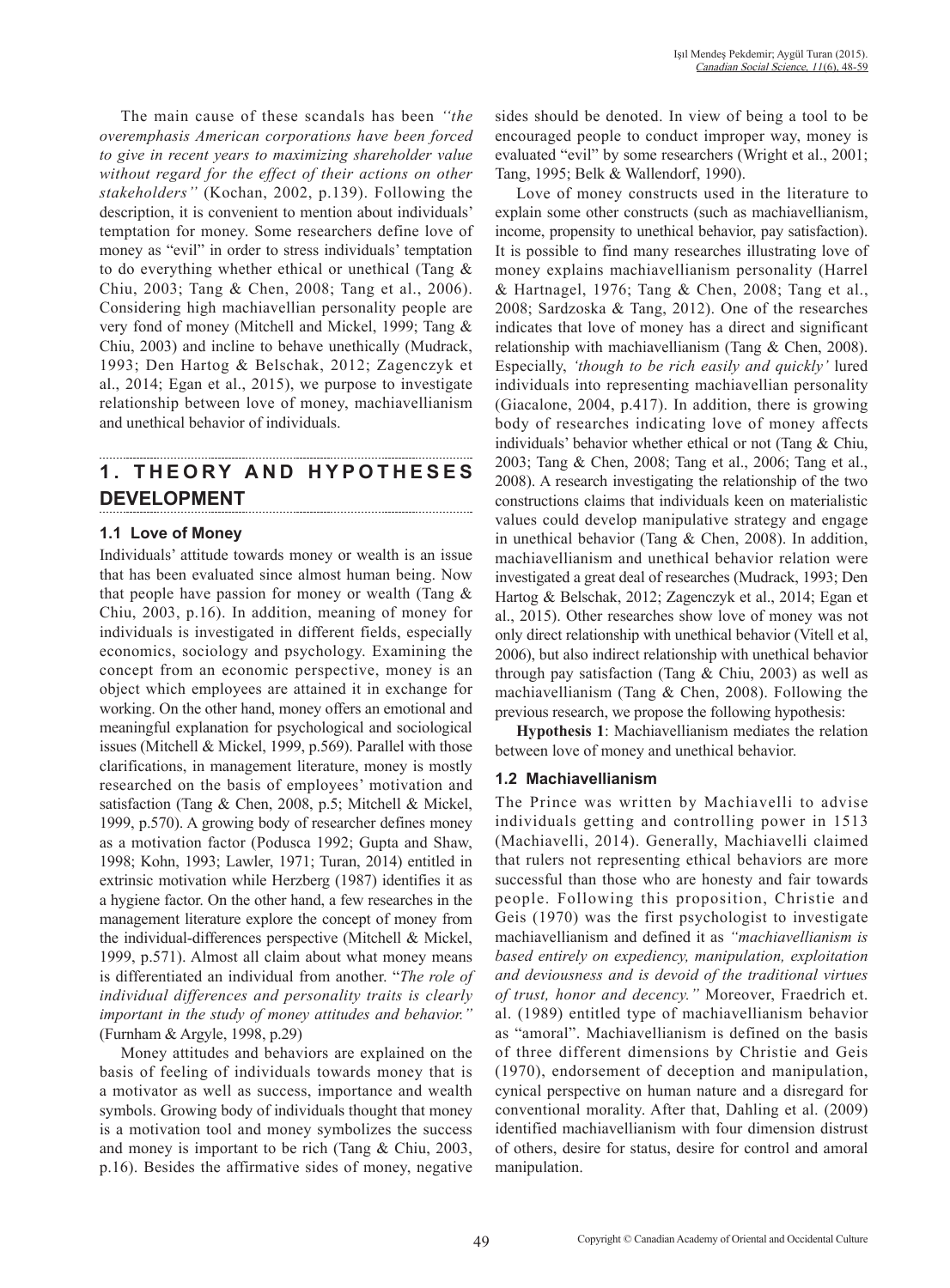Machiavellianism has mostly been investigated as experimental researches and conducted in small groups. Machiavellianism researches have indicated that high mach people have offensive and dishonest manner to accomplish their goal, they manipulate others to perform better and they convince others but not have been convinced by others (Christie & Geis, 1970; Zagenczyk et al., 2014; Zin et al., 2011). In addition, a high mach person tends to violate others' rights for their personal interest (Zagenczyk et al., 2014).

Emerging stream of work on machiavellianism investigates the differences between high Marc and low March individuals (Mc Hoskey, 1999; Wiggins & Broughton, 1985). Results of another research conducted on MBA students, faculty colleagues and managers indicate that faculty colleagues is the most machiavellian, following it MBA students and the least machiavellian is managers in this group (Siegel, 1973). Considering leaders deceptively manipulate accounting procedures so that they could enhance their bonus, it could be claimed that *"high love-of-money executives may have a manipulative and win-at-all-cost disposition*" (Christie & Geis, 1970). Following those descriptions and considering high machiavellian personality people are very fond of money (Mitchell & Mickel, 1999; Tang & Chiu, 2003), we propose the following hypothesis:

**Hypothesis 2:** Individuals being very fond of money represent higher level machiavellian personality than individuals being little fond of money.

#### **1.3 Unethical Work Behavior**

Unethical work behavior is investigating in different fields, such as business ethics, organizational psychology and criminology. Because unethical work behavior comprises of a large variety of behaviors ranging from small transgression (having long breaks, absenteeism, rumor etc) to criminal behavior (robbery, corruption, defraud etc) (Wouters et al., 2014; Langevin & Mendoza, 2013; Ochulor, 2011). Unethical behavior is defined as *"every action by public servants that defines and violates (a) shared organizational norms and expectations and/or (b) core societal values, mores and standards of proper conduct*" by Vardi and Wiener (1996).

Several authors identify unethical behavior with different dimensions. For example, Moore et al. (2012) was defined the concept with eight dimensions entitled moral justification, euphemistic labelling, advantageous comparison, displacement of responsibility, diffusion of responsibility, distortion of consequences, dehumanization and attribution of blame. On the other hand, Chen and Tang (2006) define it with five dimensions as abuse resources, not whistle blowing, theft, corruption and deception. Also there can be found researches explaining unethical behavior in a single dimension in the literature (Victor & Cullen, 1988; Agarwal & Malloy, 1999; Tang & Chiu, 2003; Wouters et al., 2014).

Unethical behavior has been witnessed as scandals of some corporation since years of 2000. Following this kind of unethical behaviors, society blames for management educators burdened with big responsibility for management education (Giacalone, 2004). Giacalone (2004), is one of researchers to investigate whether business education adopted materialism students, claims that the educational content encourages them to execute manipulative strategies and engage in unethical behavior. In addition, he alleges in spite of the fact that pursuit of wealth has a positive outcome for social status of individuals, materialistic values have a negative impact on their lives. Researches indicate that there is a significant relationship between venerated materialistic values and lower personal well-being (low level happiness, life satisfaction and self-actualization) (Ahuvia & Wong, 1995; Mick, 1996) as well as problems with mental and physical health (Cohen & Cohen, 1996; Kasser & Ryan, 1993, 1996, 2001; Williams et al., 2000). Furthermore, Giacalone (2004) has emphasized that high-love-of money individuals have venerated materialistic values; therefore, they desire to get rich rapidly in an easy way. On the basis of Gialcalone's research, Tang and Chiu (2003), Tang and Chen (2008), Tang et al. (2006 ) verify his results defining love of money as "evil" and illustrating the relationship between love of money and unethical behavior significant relationship. Taking the large body of research into consideration, we aim to investigate unethical behavior differences between individuals being very and little fond of money, so we propose the following hypothesis:

**Hypothesis 3**: Individuals being very fond of money represent higher level unethical behavior than individuals being little fond of money.

Many researches about machiavellianism discriminate between high marc and low march individuals and focus on high mach individual's attitudes and behaviors (Mc Hoskey, 1999; Wiggins and Broughton, 1985; Fehr et al., 1992; Mudrack, 1990). One of the experimental researches found no performance differences between low and high machiavellian leaders. However, high mach leaders give more order and less involvement to decrease the tension (Drory & Gluskinos, 1980). Machiavellianism is used to explain unethical behavior in the literature and many of these researches focus on high machiavellian personality of individuals (Mudrack, 1990; Winter et al., 2004; Zagenczyk et al., 2014). Following the previous research, we propose the following hypothesis:

**Hypothesis 4:** Higher degree machiavellian individuals exhibit upper level unethical behavior than lower degree of machiavellian individuals.

In addition to the relation among love of money, machiavellianism and unethical behavior, there can be found many researches in the literature investigating those construct in terms of demographic properties of individuals. For example, Christie and Geis (1970) found men's machiavellian personality higher than women's and this result was confirmed by Webster and Harmon's (2002) study. On the contrary, Rayburn and Rayburn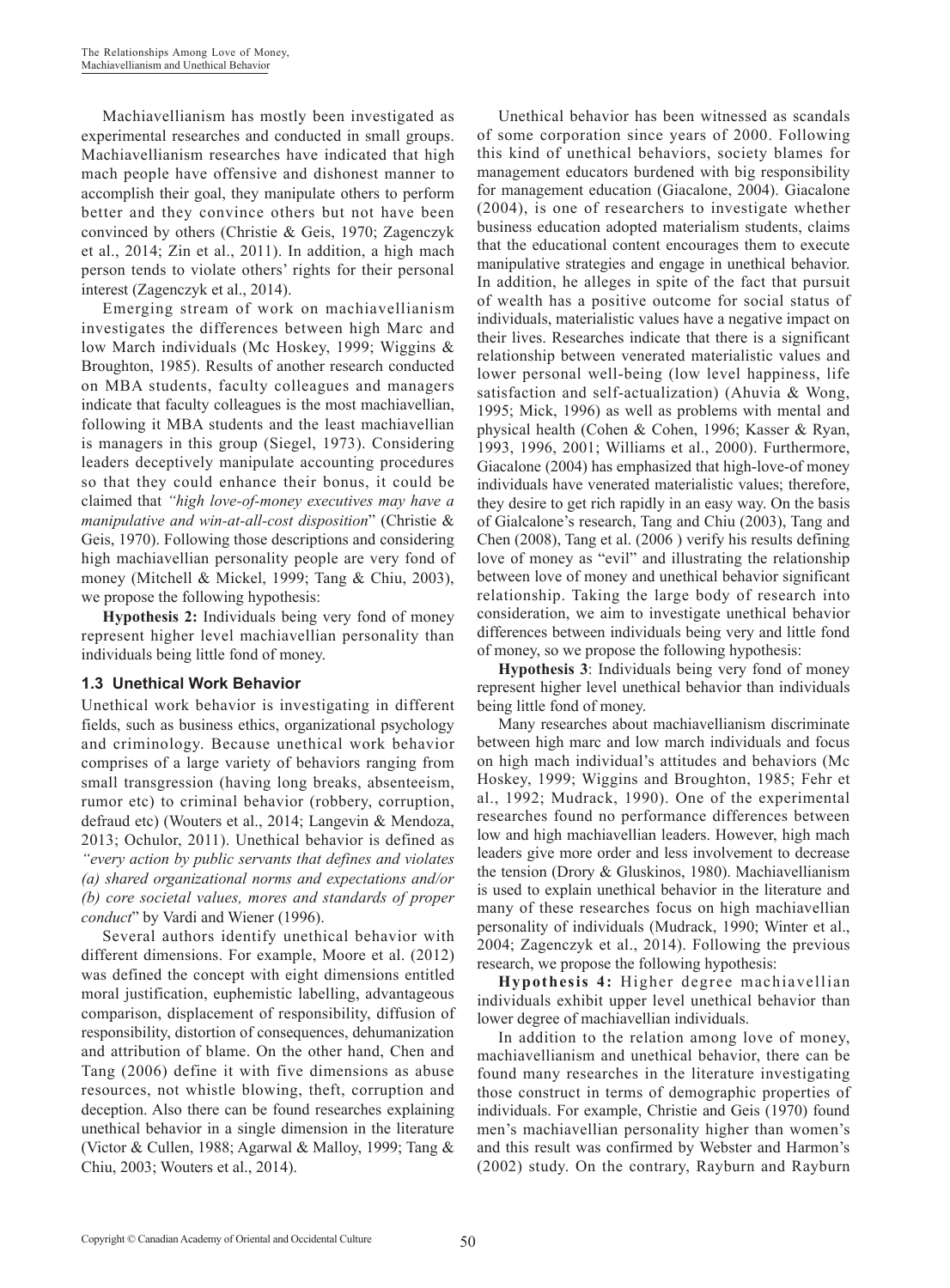(1996) found vice versa. *"Male students have higher concerns about career advancement and are at least twice as likely to engage in unfair practices as their female counterparts"* (Betz et al., 1989; Malinowski & Berger, 1996). Verifying the result, Hoffman (1998), Deshpande (1997), Beu et al. (2003) claimed male managers were less ethical than female ones. Female students were influence ethics education, yet no influence in male counterparts (Ritter, 2006). In addition, Allmon et al.'s (2000) research results indicates ethical beliefs rise with age both females and males. Furthermore, male students major in business represented more unethical behavior than those who are a psychology major (Tang & Chen, 2008). One of the researches conducted by Tang et al. (2006) indicated that African-American women are more obsessed with money than Caucasian women. Following these results indicating previous research, we aim to investigate love of money, machiavellianism and unethical behavior according to demographic features of an individual. So we propose the following hypothesis:

**Hypothesis 5:** Individuals' age, gender, work experience, college major and whether they received an ethical intervention during their university education related to a) love of money, b) machiavellianism and c) unethical behavior level that they represent.

According to hypotheses that were put forward, we depicted the research model as in Figure 1. As indicated Figure 1. We aim to investigate the mediating role of machiavellianism on the relationship between love of money and unethical behavior. Taking individuals passion for wealth into consideration, individuals very much fond of money are differentiated from individuals very little fond of money to show their level of machiavellian personality and unethical behavior. In addition, we purpose to discriminate individuals on the basis of high, medium and low machiavellian personality and to explore their unethical behavior level. Furthermore, demographic variables were added in the model to explore their effects on love of money, machiavellianism and unethical behavior construct separately.



**Figure 1 Research Model**

## **2. METHOD**

### **2.1 Participants and Procedures**

After reviewing the literature, we came across the researches investigating the relationship among love of money, machiavellianism and unethical behavior researches sampling presidents (Deluga, 2001; House et al., 1991), managers (House et al., 1991; Siegel, 1973; Drory & Gluskinos, 1980), business, law and psychology students or undergraduates (McCabe et al., 1991; Chen & Tang, 2006; Tang & Chen, 2008), white collar employees, R&D employees (Winter et al., 2004), MBA students and faculty colleagues (Siegel, 1973; Tang & Chiu, 2003) in the literature.

Taking the previous researches into account, we sampled the MBA students having different educational and professional background and different level of experience about their work. Distributing the questionnaire 906 MBA students in a public university located in Istanbul, we attained 360 suitable forms to be able to include data analysis process. Then reliability and construct validity as well as hierarchical regression analyses were conducted by means of all data. However, ordinal regression analyses, which were discriminating sample according to some criteria, were done a specific group of individuals in the sample.

### **2.2 Measurement Instrument**

In order to execute this research, we applied a questionnaire containing love of money, machiavellianism and unethical behavior scales using 5-point-likert type scale as well as six open ended questions having been queried to attain some demographic information about the respondents (gender, age, work experience, profession, ethics intervention).

### **2.2.1 Love of Money**

*Love of money* was measured by adopting money belief and behavior scale (Furnham, 1984), money ethic scale (Tang, 1995) and money importance scale (Mitchell & Mickel, 1999; Mitchell et al., 1998) in this study. Scale of present research contained 6 factors -entitled motivator, importance, rich, power, success, evil- and 24 items in anchored at  $1 =$  strongly disagree and  $5 =$  strongly agree.

First, item total correlation analysis was done for love of money scale and there could not be found on any item whose item-total correlation coefficient under 0.20, so there was no need to drop any item. Then explanatory factor analyses were conducted. Love of money scale consists of 24 items and we expected it should divide in six factors as in the literature. However, factor analyses results indicated that love of money divided into 5 factors. Especially, power and success factors gather in a single factor and it was entitled "power and success". For, three items violated the structure of factor, they were dropped. In addition, one item of motivator factor had close factor loadings in two separate factors then it was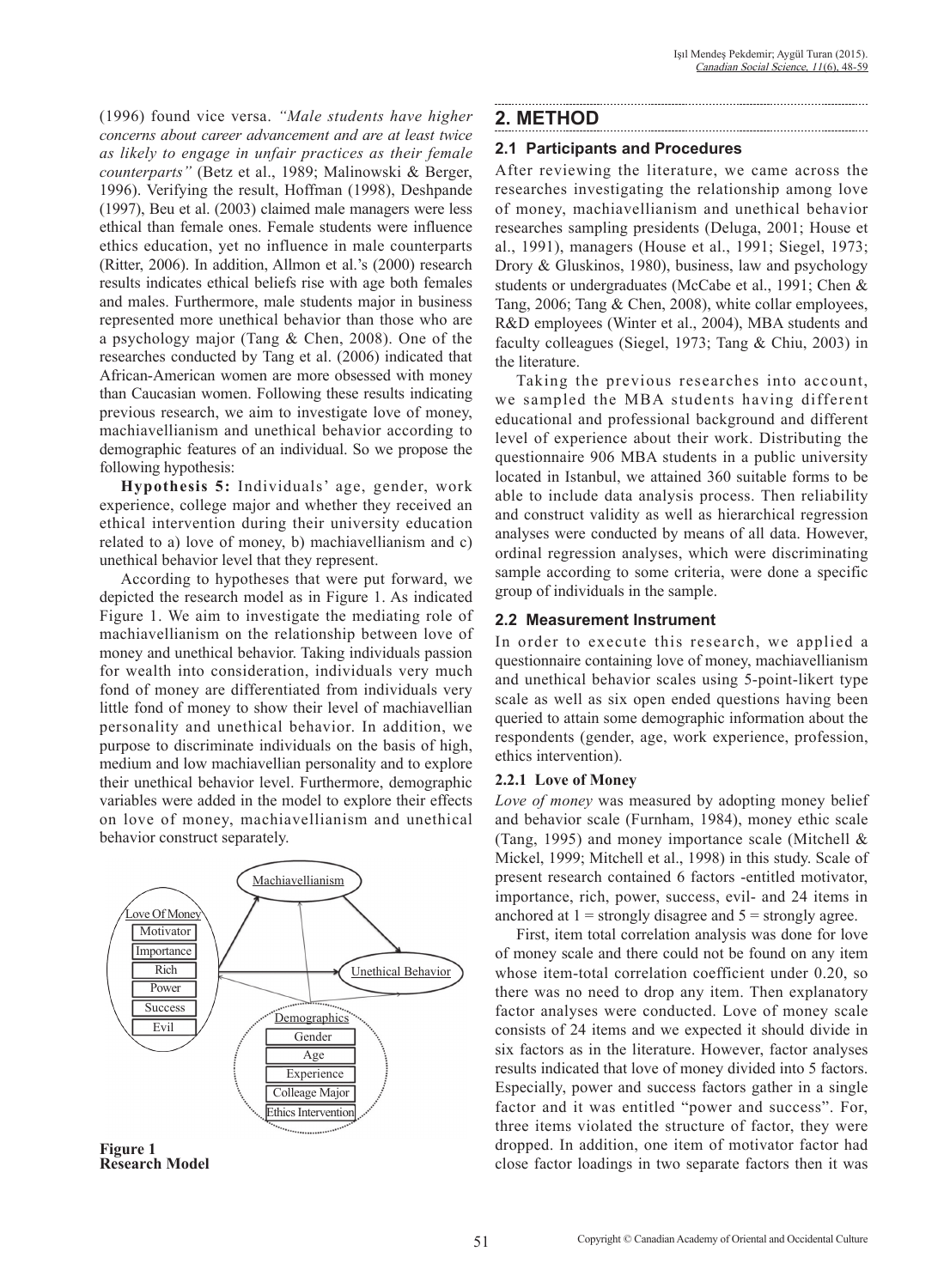dropped. Finally remaining 20 items settled in love of money scales' relevant factors with 70.933 % variances

explained, and Crombach alpha value is 0.909. Reliability and construct validity results were illustrated in Table 1.

#### **Table 1 Reliability and Factor Analyses Results**

| <b>Variables</b>                                                                                             | <b>Factor loadings</b> |        | Mean Variance explain(%) Cronbach Alpha $(a)$ |        | <b>Source</b> |
|--------------------------------------------------------------------------------------------------------------|------------------------|--------|-----------------------------------------------|--------|---------------|
| <b>LOVE OF MONEY</b>                                                                                         |                        | 3.1222 | 70.933                                        | 0.909  |               |
| Factor 1: Motivator (4 items)                                                                                |                        | 3.2322 |                                               |        |               |
| 15. Money reinforces me to work harder.                                                                      | .858                   |        |                                               |        |               |
| 14. I am motivated to work hard for money.                                                                   | .853                   |        |                                               |        |               |
| 16. I am highly motivated by money.                                                                          | ,843                   |        |                                               |        |               |
| 17. Money is a motivator.                                                                                    | .777                   |        |                                               |        |               |
| Factor 2: Importance (5 items)                                                                               |                        | 3.8492 |                                               |        |               |
| 3. Money is good.                                                                                            | .774                   |        |                                               |        |               |
| 5. Money is attractive.                                                                                      | .773                   |        |                                               |        |               |
| 4. Money is an important factor in the lives of all of us.                                                   | .770                   |        |                                               |        |               |
| 1. Money is important.                                                                                       | .668                   |        |                                               |        |               |
| 2. Money is valuable.                                                                                        | .641                   |        |                                               |        |               |
| Factor 3: Rich (4 items)                                                                                     |                        | 3.5405 |                                               |        | Tang          |
| 20. It would be nice to be rich.                                                                             | .850                   |        |                                               |        | and Chiu      |
| 21. I want to be rich.                                                                                       | .844                   |        |                                               |        | $(2003)$ ;    |
| 19. Having a lot of money (being rich) is good.                                                              | .787                   |        |                                               |        | Mitchell      |
| 22. My life will be more enjoyable, if I am rich and                                                         |                        |        |                                               |        | and Mickel    |
| have more money.                                                                                             | .649                   |        |                                               |        | (1999)        |
| Factor 4: Power and success (4 items)                                                                        |                        | 2.2523 |                                               |        |               |
| 11. I use money to influence others.                                                                         | .821                   |        |                                               |        |               |
| 12. I talk frequently about how much money I have.                                                           | .706                   |        |                                               |        |               |
| 10. Money is how we compare each other.                                                                      | .631                   |        |                                               |        |               |
| 6. I firmly believe that money can solve all of my                                                           |                        |        |                                               |        |               |
| problems.                                                                                                    | .610                   |        |                                               |        |               |
| 13. Money makes people respect you in the community.                                                         | .541                   |        |                                               |        |               |
| Factor 5: Evil (2 items)                                                                                     |                        | 2.8778 |                                               |        |               |
| 24. Money is evil.                                                                                           | .861                   |        |                                               |        |               |
| 23. Money is the root of evil.                                                                               | .719                   |        |                                               |        |               |
| MACHIAVELLIANISM (7 Items)                                                                                   |                        | 2.8214 | 48.347                                        | 0.5942 |               |
| 4. The best way to handle people is to tell them what                                                        |                        |        |                                               |        |               |
| they want to hear.                                                                                           | .666                   |        |                                               |        |               |
| 6. I am willing to sabotage the efforts of other people if                                                   |                        |        |                                               |        |               |
| they threaten my own goals.                                                                                  | .652                   |        |                                               |        | Valentine     |
| 7. The only good reason to talk to others is to get                                                          |                        |        |                                               |        | and           |
| information that I can use to my benefit.                                                                    | .630                   |        |                                               |        | Fleischman    |
| 1. Never tell anyone the real reason you did something                                                       |                        |        |                                               |        | (2003);       |
| unless it is useful to do so.                                                                                | .629                   |        |                                               |        | Dahling et.   |
| 8. If I show any weakness at work, other people will                                                         |                        |        |                                               |        | al. $(2009)$  |
| take advantage of it.                                                                                        | .606                   |        |                                               |        |               |
| 2. It is wise to flatter important people.                                                                   | .595                   |        |                                               |        |               |
| 3. It is hard to get ahead without cutting corners here                                                      |                        |        |                                               |        |               |
| and there.                                                                                                   | .575                   |        |                                               |        |               |
| UNETHICAL BEHAVIOR (7 Items)                                                                                 |                        | 1.9791 | 55.814                                        | 0.859  |               |
| 4. I violate laws, rules or procedures to help a friend.                                                     | .858                   |        |                                               |        |               |
| 5. I violate laws, rules or procedures to protect                                                            |                        |        |                                               |        |               |
| colleagues from the same team or group.                                                                      | .818                   |        |                                               |        |               |
| 3. I violate laws, rules or procedures to protect your own                                                   |                        |        |                                               |        |               |
| interest.                                                                                                    | .795                   |        |                                               |        | Woulters et.  |
| 6. I violate laws, rules or procedures to help a citizen in                                                  |                        |        |                                               |        | al. $(2014)$  |
| the course of your occupation.                                                                               | .784                   |        |                                               |        |               |
| 2. I Ignore important goals to work efficiently.                                                             | .769                   |        |                                               |        |               |
| 1. I violate laws, rules or procedures because you do not                                                    |                        |        |                                               |        |               |
| agree with them by your own personal beliefs.                                                                | .713                   |        |                                               |        |               |
| 7. I hide unethical issues from people outside the<br>organization to protect the image of the organization. | .396                   |        |                                               |        |               |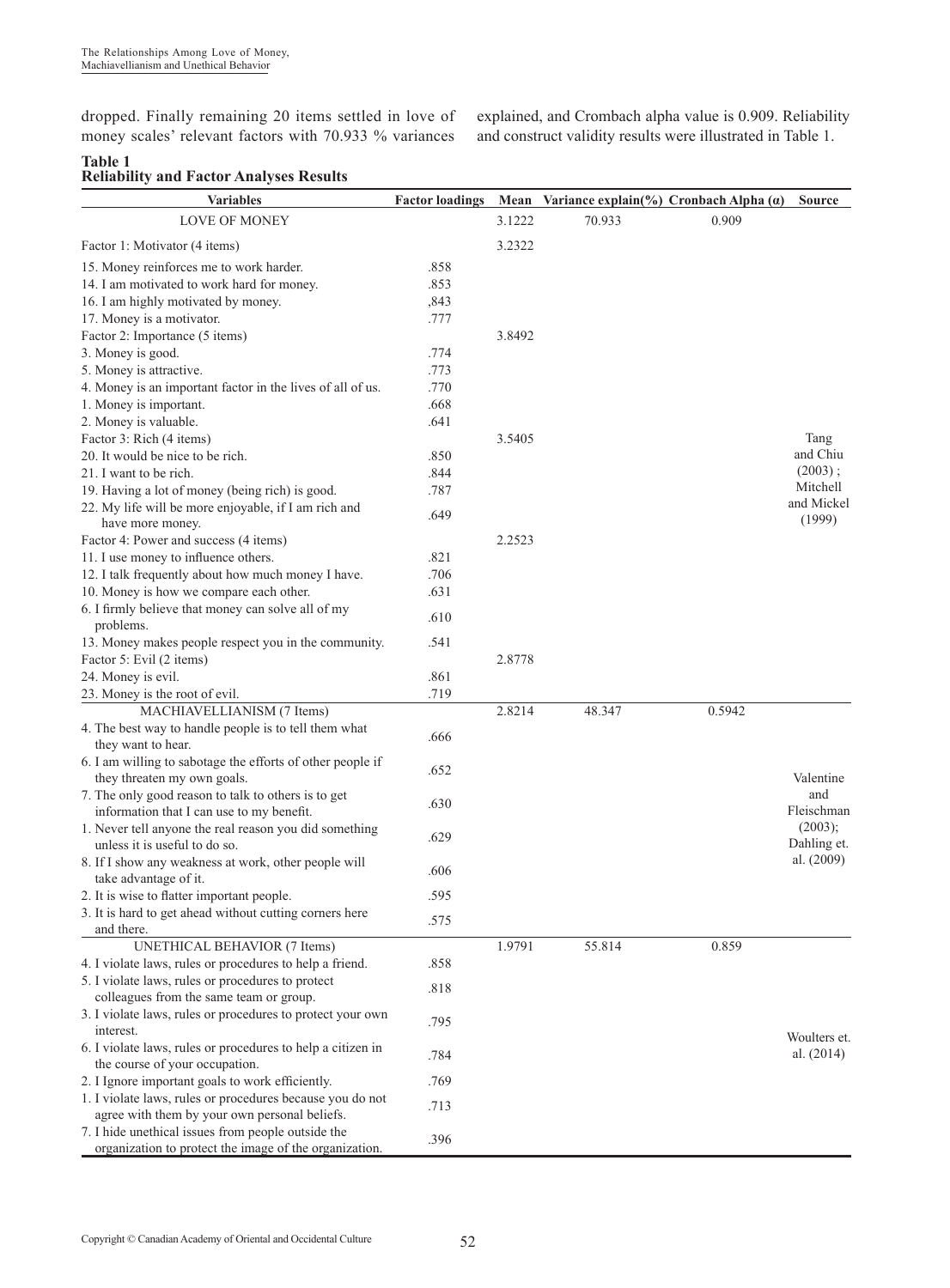On logistic regression analyses in the present research, we used Drory and Glukinos (1980) methodology. So we allocated those three groups below 25%, from 25% to 75% and above 75% of total love of money score, as "very little fond of money", "medium fond of money" and "very much fond of money" respectively. Love of money was measured 20 items and total scores changes from 20 to 100 in this study, so we entitled 40 and below scores as "very little fond of money" and 80 and above scores as "very much fond of money".

#### **2.2.2 Machiavellianism**

*Machiavellianism* was measured with 8 items, adopting three machiavellianism personality scales in the literature. One of them was Dahling et al.'s (2009) scale comprising 16 items and 4 dimensions. The other one was Valentine and Fleischman's (2003) 5-item-scale, a reduced version of Christie and Geis's (1970) machiavellian personality scale which were the first scale of measuring machiavellianism construct referred Machiavelli in Prince before. 8 items were queried 5 points rated scale, from at  $1 =$  strongly disagree to  $5 =$  strongly agree.

Item-total correlation analysis indicated that machiavellianism scale had one item whose correlation coefficient was under 0.20, so it was dropped and then explanatory factor analysis was conducted for remaining 7 items. Factor analysis for machiavellianism scale results showed that 7 items gather in a single factor and 48.347% variances explained with 0.594 Crombach alpha values (Table 1).

Drory and Glukinos (1980) method was applied machiavellianism construct as low, middle and high degree of machiavellianism level of individuals. Total scores of machiavellianism were allocated below 25%, from 25% to 75% and above 75%, and entitled low, medium and high degree of machiavellianism. Frankly, machiavellianism was measured 7 items and total scores changed between 7 and 35. We separated 0 to 14 scores as low level mach personality, 15 to 27 scores as medium level mach and 28 to 35 as high level mach personality.

#### **2.2.3 Unethical Behavior**

*Unethical behavior* was measured adopting Chen and Tang's (2006) as well as Wouters et al.'s (2014) singledimension unethical behavior scales with 7 items. 5 points rated scale was used as well (1=never to 5=always).

Item-total statistics illustrated we did not have to drop any item for unethical behavior scale, because of having higher item total correlation coefficient than 0.20. Factor analysis for unethical behavior scale results indicated that 7 items loaded in a single factor as in previous researches. As seen in Table 1, unethical behavior scale explained 55.814 % variances with 0.859 Crombach alpha values.

Some of the analyses in this research, we applied Drory and Glukinos (1980) method unethical behavior as low, middle and high level of unethical behavior of individuals. Total scores of unethical behavior were allocated below

25%, from 25% to % 75% and above 75%, and entitled low, medium and high level of unethical behavior. Unethical behavior was measured 7 items and total scores changed between 7 and 35. For, unethical behavior was measures 7 items, 0 to 14 scores entitled low level unethical behavior, 15 to 27 scores as medium level unethical behavior and 28 to 35 as high level unethical behavior.

### **2.3 Results**

Mean of love of money construct was 3.1934 (motivator 3.2319; importance 3.8454; rich 3.5467; power and success 2.2509 and evil 2.8745), machiavellianism was 2.8226 and unethical behavior was 1.9789. As seen scores for Table 2, love of money scores was above the mean, on the other hand; machiavellianism and unethical behavior means were below the mean.

#### **Table 2 Descriptive Statistics**

| <b>Variables</b>   | N   | Mean   | <b>Std.</b> deviation |
|--------------------|-----|--------|-----------------------|
| Love of money      | 360 | 3.1934 | 0.64398               |
| Motivator          | 360 | 3.2319 | 0.96900               |
| Importance         | 360 | 38454  | 0.79946               |
| Rich               | 360 | 3.5467 | 0.97521               |
| Power and success  | 360 | 2.2509 | 0 75174               |
| Evil               | 360 | 2.8745 | 0.94267               |
| Machiavellianism   | 360 | 2.8226 | 0.70435               |
| Unethical behavior | 360 | 1.9789 | 0.74478               |

### **2.3.1 Mediation Analyses of Machiavellianism on the Relationship Between Love of money and Unethical Behavior**

In order to investigate mediating role of machiavellianism on the relationship between love of money and unethical behavior, we gathered data from 360 MBA students and analyzed it using Baron and Kenny's (1986) methodology, as seen in Table 3.

Table 3 represented a series of regression analyses to investigate mediating role of machiavellianism on the relationship between love of money and unethical behavior. The first step regression analysis indicated that love of money was significantly related to unethical behavior (*β*=0.233; *p*=0.00). The second one illustrated that there was a significant relationship between love of money and machiavellianism (*β*=0.251; *p*=0.00). The third step regression analysis indicated a significant relationship between machiavellianism and unethical behavior ( $\beta$ =0.298;  $p$ =0.00). The fourth and last step regression analysis showed together with love of money and machiavellianism associated with unethical behavior. However, it can be seen reduction in beta coefficients of love of money in Table 3 (0.233<0.168) and p values are still significant (*p*=0.00). So *the* first *hypothesis* is accepted and machiavellianism partially mediates the relationship between love of money and unethical behavior.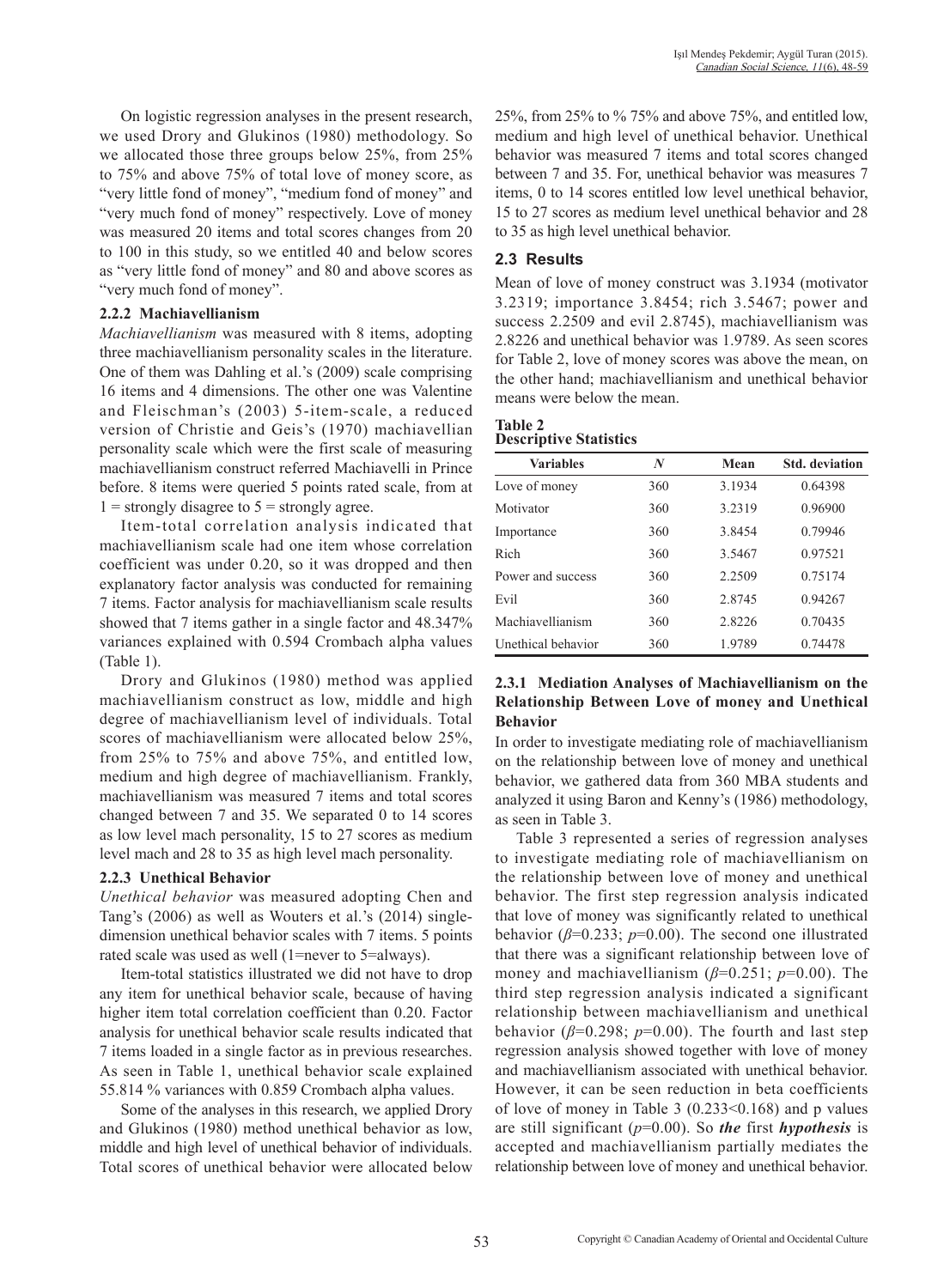#### **Table 3 Hierarchical Regression Analysis Results**

| Hypotheses 1- First Step Regression Analysis                                              |             |             |                  |  |  |  |  |  |  |
|-------------------------------------------------------------------------------------------|-------------|-------------|------------------|--|--|--|--|--|--|
| Dependent variable: Unethical behavior                                                    |             |             |                  |  |  |  |  |  |  |
| Independent variable: Love of money<br><b>Beta</b><br>$\boldsymbol{p}$                    |             |             |                  |  |  |  |  |  |  |
|                                                                                           |             | 0.233 4.499 | 0.000            |  |  |  |  |  |  |
| <i>R</i> =0.233 Adjusted $R^2$ =0.051 $F$ =20.241 $p$ =0.000                              |             |             |                  |  |  |  |  |  |  |
| Hypotheses 1- Second Step Regression Analysis                                             |             |             |                  |  |  |  |  |  |  |
| Dependent variable: Machiavellianism                                                      |             |             |                  |  |  |  |  |  |  |
| Independent variable: Love of money<br><b>Beta</b><br>t<br>$\boldsymbol{p}$               |             |             |                  |  |  |  |  |  |  |
|                                                                                           |             | 0.251 4.884 | 0.000            |  |  |  |  |  |  |
| <b>R</b> =0.251; Adjusted $R^2$ = 0.060 $F$ = 23.854; $p$ =0.000                          |             |             |                  |  |  |  |  |  |  |
| Hypotheses 1- Third Step Regression Analysis                                              |             |             |                  |  |  |  |  |  |  |
| Dependent variable: Unethical behavior                                                    |             |             |                  |  |  |  |  |  |  |
| <b>Independent variables:</b>                                                             | Beta        | t           | $\boldsymbol{p}$ |  |  |  |  |  |  |
| Love of money<br>0.168<br>3.255<br>0.000                                                  |             |             |                  |  |  |  |  |  |  |
| Machiavellianism                                                                          | 0.255 4.238 |             | 0.000            |  |  |  |  |  |  |
| <i>R</i> =0.339; Adjusted <i>R</i> <sup>2</sup> =0.110; <i>F</i> =22.982; <i>p</i> =0.000 |             |             |                  |  |  |  |  |  |  |

### **2.3.2 The Relationship Between Love of Money Level and Machiavellianism and Unethical Behavior Level**

In order to investigate individuals who are very little or very much fond of money represent which level of machiavellian personality and unethical behavior, it is suitable to do regression analysis. As indicated before, love of money scales reorganized as ordinal nature (very little/ very much fond of money) and machiavellianism and unethical behavior scales reorganized as ordinal nature (low-medium-high), too. Thus, we conducted logistic regression analyses to test the second and the third hypotheses. Because logistic regression is convenient **Table 4**

to test dependent or independent variables defined categorical and ordinal data in a single regression model (Özdamar, 2001; Hosmer and Lemeshow, 2004; Field, 2009; Nilsson, 2008, p.317). Especially ordinal logistic regression is suitable for ordinal dependent variable and metric, ordinal or categorical independent variables (Norusis, 2005; Özdamar, 2001).

Table 4 summarizes the Model 1 ordinal logistic regression results. A good overall fit was stated  $(X^2(1,$  $N=$  52) = 6.238; *p*=0.01) and Cox & Snell  $R^2$  is 0.113 and Nagelkerke  $R^2$  is 0.139, so we can say general model was significant and love of money explained approximately 13  $%$  variances of machiavellianism. The pseudo  $R<sup>2</sup>$  measures are the proportion of variance for the dependent variable explained by the predictors. Test of parallel lines verified that one equation was enough to explain all pair of group and dependent variable relationship (Norusis, 2005; Nilsson, 2008). The model assumption of parallel lines was not violated as the test was non-significant  $(p=0.13)$ . In addition, individuals being very much fond of money were 5.87 times more likely to represent a high degree of machiavellian personality with regard to middle and low machiavellian personality than individuals being very little fond of money. Similarly, individuals being very much fond of money were 5.87 times more likely to represent high and medium machiavellian personality with regard to low machiavellian personality than individuals being very little fond of money (test of parallel lines support this result). As a result, it can be said individuals being very much fond of money were more likely to represent upper level machiavellian personality than individuals being very little fond of money. As a consequence, Hypothesis 2 was supported.

| <b>Results of Ordinal Logistic Regression (Used Logit Link Function)</b> |  |  |  |  |  |  |
|--------------------------------------------------------------------------|--|--|--|--|--|--|
|--------------------------------------------------------------------------|--|--|--|--|--|--|

|                          |          | <b>Variable</b>                      |             |      |      |       | Estimate $odds = EXP(Est)$ Sig. Wald statis. Test of parallel line(Chi-Sq/Sig) |
|--------------------------|----------|--------------------------------------|-------------|------|------|-------|--------------------------------------------------------------------------------|
|                          |          | Threshold Machiavellianism           |             |      |      |       | $2.214/p=0.137$                                                                |
|                          |          | $Low - medium$                       | $-1.039$    |      | 0.04 | 3.672 |                                                                                |
| MODEL1                   |          | $Median - high$                      | 2.753       |      | 0.00 | 13.98 |                                                                                |
| love of<br>$money$ - $>$ | Location | Love of money (much fond)            | 1.771       | 5.87 | 0.02 | 5.544 |                                                                                |
| Mach.                    |          | Love of money (little fond)          | $0^{\circ}$ |      |      |       |                                                                                |
|                          | Result   | Cox & Snell $R^2$ / Nagelkerke $R^2$ |             |      |      |       | 0.113 / 0.139                                                                  |
|                          |          | $X^2$ (Model Fit)                    |             |      |      |       | 6.238; $p=0.01$                                                                |
|                          |          | Threshold Unethical behavior         |             |      |      |       | $0.510/p = 0.475$                                                              |
|                          |          | $Low - medium$                       | 0.809       |      | 0.04 | 2.246 |                                                                                |
| MODEL <sub>2</sub>       |          | $Median - high$                      | 4.234       |      | 0.00 | 22.21 |                                                                                |
| love of<br>$money$ - $>$ |          | Location Love of money (much fond)   | 1.278       | 3.58 | 0.04 | 4.027 |                                                                                |
| Unethic. B               |          | Love of money (little fond)          | $0^{\rm a}$ |      |      |       |                                                                                |
|                          | Result   | Cox & snell $R^2$ / Nagelkerke $R^2$ |             |      |      |       | 0.081 / 0.099                                                                  |
|                          |          | $X^2$ (model fit)                    |             |      |      |       | 4.366; $p=0.037$                                                               |
|                          |          | Threshold Unethical behavior         |             |      |      |       | $7.325 / p = 0.215$                                                            |
|                          |          | $Low - medium$                       | $-5.706$    |      | 0.00 | 92.24 |                                                                                |
| MODEL3                   |          | $Median - high$                      | $-1.536$    |      | 0.00 | 15.47 |                                                                                |
| Mach.<br>$\Rightarrow$   | Location | Machiavellianism(high-medium)        | $-0.829$    | 2.28 | 0.00 | 9.913 |                                                                                |
| Unethic. B               |          | Machiavellianism(medium-low)         | $0^a$       |      |      |       |                                                                                |
|                          | Result   | Cox & Snell $R^2$ / Nagelkerke $R^2$ |             |      |      |       | 0.051 / 0.066                                                                  |
|                          |          | $X^2$ (model fit)                    |             |      |      |       | $19.015$ ; $p=0.000$                                                           |

*Note.* <sup>a</sup> This parameter is set zero because it is redundant. EXP: Exponent, Est: Estimate, Mach: Machiavellianism; Unethic. B: Unethical Behavior.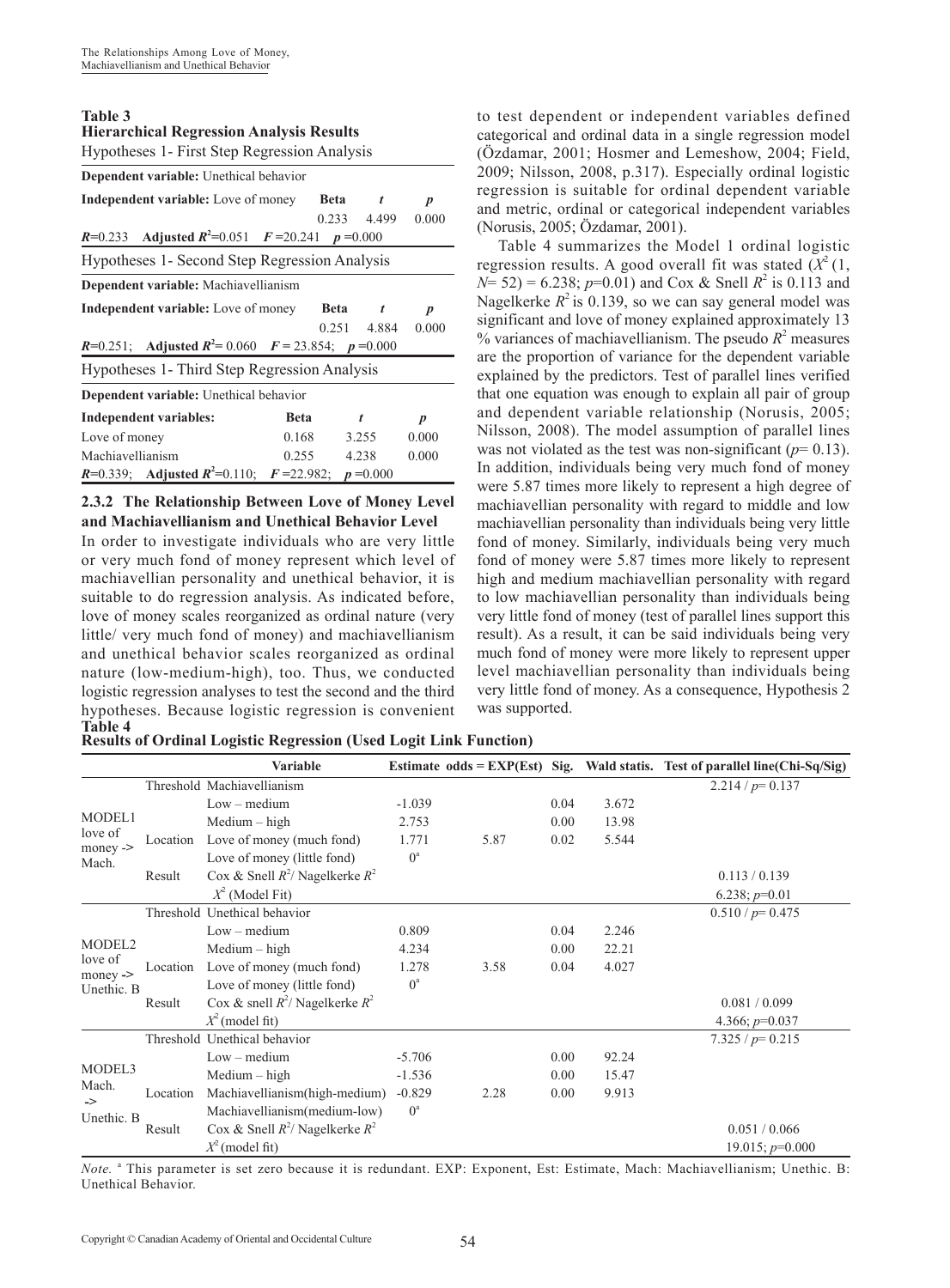Model 2 in Table 4 displays relatively good fit  $(X^2)$  $(1, N= 52) = 4.366$ ;  $p=0.03$ ) and Pseudo  $R^2$  values are about 0.081 and 0.10. Consequently, it could be claimed overall model was significant and love of money explains approximately 10 % variances of unethical behavior. Parallel lines test indicated non-significant results, so we could say one equation was valid for proportional odds tests. We could interpret that for one unit increase in love of money (from being very little fond of money to being very much fond of money) the odds representing high unethical behavior versus the combined middle and low unethical behavior categories were 3.58 greater, given that all of other variables in the model are held constant. Similarly, the odds of combined representing high and middle unethical behavior categories versus low were 3.58 times greater (test of parallel lines supports this result). So, it can be said individuals being very much fond of money were more likely to exhibit upper level unethical behavior than individuals being very little fond of money. Therefore, hypothesis 3 was supported.

Model 3 in Table 4 represent fairly good fit  $(X^2(1,$  $N= 356$  = 19.015;  $p=0.00$  and Cox & Snell  $R^2$  and Nagelkerke  $R^2$  values indicate that machiavellianism explains 5%-7% variances of unethical behavior (test of parallel lines support this result). Odds values indicates that *high mach* individuals exhibit highly unethical behavior versus the combined middle and low unethical behavior categories were 2.28 times greater than *middle and low mach* individuals. We interpret also *high and middle mach* individual's exhibit combined high and middle unethical behavior versus low unethical behavior categories were 2.28 times greater than *low mach*

individuals. Therefore, higher degree machiavellian individuals are more likely to exhibit upper level unethical behavior than lower degree machiavellian individuals. So, hypothesis 4 was supported.

### **2.3.3 The Linkages Between Demographic Variables and Love of Money, Machiavellianism, Unethical Behavior Level**

Taking demographic properties of individuals into consideration, we analyzed how differentiates their love of money, machiavellianism personality and unethical behavior level according to their age, gender, work experience, college major and whether they received an ethic lesson/ intervention during their university education or not. In order to achieve these issues, we conducted ordinal logistic regression analyses love of money, machiavellianism and unethical behavior scales with demographic variables. As mentioned before, love of money, machiavellianism and unethical behavior evaluated ordinal nature (low-medium-high) and demographic variables are categorical and ordinal as well. Research models were structured one dependent variable (love of money, machiavellianism or unethical behavior) and all independent variable (all demographic variables) in one single equation. So, three models were constituted each dependent variable.

The results of ordinal logistic regression indicated that none of demographic variables (age, gender, work experience, college major and whether they received an ethic lesson) relation with love of money was significant. In addition, the model had no good fit  $(X^2(11, N=360))$  = 7.603; *p*=0.72) (Table 5 - Model 4). So we did not support the 5a hypothesis.

**Table 5**

| Results of Ordinal Logistic Regression Between Demographic Characteristics and Love of Money,<br>Machiavellianism as Well as Unethical Behavior (Used Logit Link Function) |  |
|----------------------------------------------------------------------------------------------------------------------------------------------------------------------------|--|

|                                    |          | <b>Variable</b>                       |             |       |       | Estimate $odds = Exp(Est)$ Sig. Wald statis. Test of parallel line(Chi-Sq/Sig) |
|------------------------------------|----------|---------------------------------------|-------------|-------|-------|--------------------------------------------------------------------------------|
|                                    |          | Love of money                         |             |       |       | $10.338/p=0.500$                                                               |
|                                    |          | Threshold Little–medium fond of money | $-3.425$    | 0.000 | 62.74 |                                                                                |
|                                    |          | Medium-much fond of money             | 2.074       | 0.000 | 36.93 |                                                                                |
|                                    |          | Ethics lesson (received)              | $-.456$     | 0.852 | 1.448 |                                                                                |
|                                    |          | Ethics lesson (not received)          | $0^a$       |       |       |                                                                                |
|                                    |          | Major (social science)                | .203        | 0.567 | 0.328 |                                                                                |
|                                    |          | Major (science)                       | $0^a$       |       |       |                                                                                |
| MODEL4                             |          | Age (above $30$ )                     | 0.087       | 0.974 | 0.001 |                                                                                |
| all                                |          | Age $(31-35)$                         | 0.296       | 0.818 | 0.053 |                                                                                |
| $d$ emog. $\rightarrow$<br>love of | Location | Age (up to $36$ )                     | $0^a$       |       |       |                                                                                |
| money                              |          | Experience $(0-5)$                    | $-2.667$    | 0.373 | 0.793 |                                                                                |
|                                    |          | Experience $(6-10)$                   | $-0.791$    | 0.795 | 0.068 |                                                                                |
|                                    |          | Experience $(11-15)$                  | $-0.865$    | 0.592 | 0.287 |                                                                                |
|                                    |          | Experience (above 16)                 | $0^a$       |       |       |                                                                                |
|                                    |          | Gender (man)                          | $-.064$     | 0.852 | 0.035 |                                                                                |
|                                    |          | Gender (woman)                        | $0^{\circ}$ |       |       |                                                                                |
|                                    | Result   | Cox&Snell $R^2$ /Nagelkerke $R^2$     |             |       |       | 0.025 / 0.046                                                                  |
|                                    |          | $X^2$ (model fit)                     |             |       |       | 7.603; $p=0.72$                                                                |

To be continued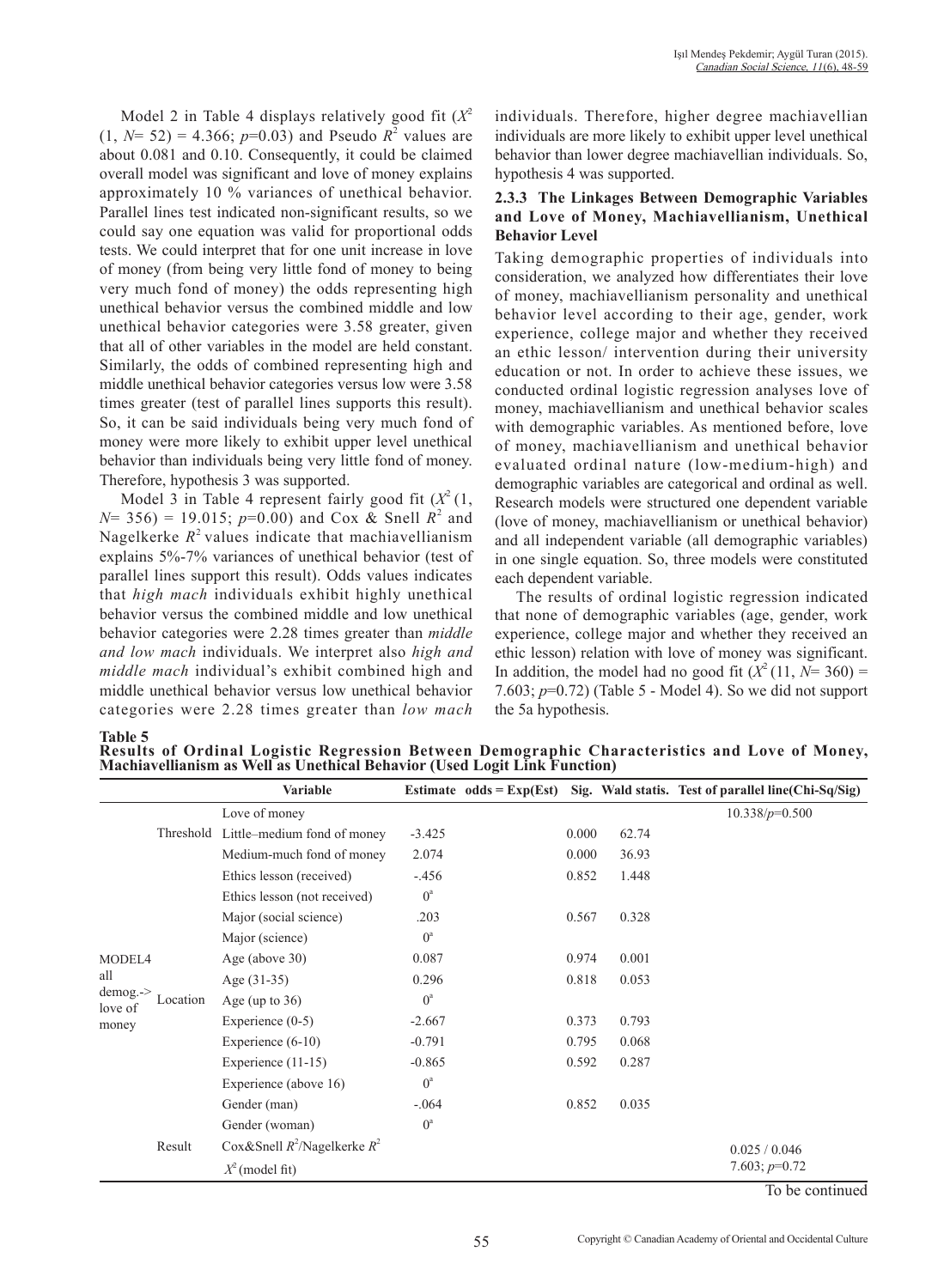#### Continued

|                                     | <b>Variable</b>                                        |             | Estimate odds = $Exp(Est)$ |       |       | Sig. Wald statis. Test of parallel line (Chi-Sq/Sig) |
|-------------------------------------|--------------------------------------------------------|-------------|----------------------------|-------|-------|------------------------------------------------------|
|                                     | Threshold Machiavellianism                             |             |                            |       |       | $14.558/p=0.204$                                     |
|                                     | $Low - medium$                                         | $-2.424$    |                            | 0.048 | 49.94 |                                                      |
| MODEL 5<br>ethic                    | $Median - high$                                        | 2.630       |                            | 0.000 | 53.63 |                                                      |
| interv. -> Location                 | Ethic lesson (received)                                | $-0.721$    | 2.05                       | 0.045 | 4.535 |                                                      |
| Mach.                               | Ethic lesson (not received)                            | $0^{\rm a}$ |                            |       |       |                                                      |
| Result                              | Cox&Snell $R^2$ /Nagelkerke $R^2$<br>$X^2$ (model fit) |             |                            |       |       | 0.0971 / 0.102<br>22.356; $p=0.022$                  |
| Threshold                           | Unethical behavior                                     |             |                            |       |       | $4.529 / p = 0.952$                                  |
|                                     | $Low - medium$                                         | $-0.246$    |                            | 0.029 | 11.09 |                                                      |
| MODEL 6                             | $Median - high$                                        | 3.798       |                            | 0.000 | 59.56 |                                                      |
| gender<br>Location<br>$\geq$ Uneth. | Gender (male)                                          | 0.869       | 2.38                       | 0.000 | 12.60 |                                                      |
| behavior                            | Gender (female)                                        | $0^a$       |                            |       |       |                                                      |
| Result                              | Cox&Snell $R^2$ /Nagelkerke $R^2$                      |             |                            |       |       | 0.092 / 0.118                                        |
|                                     | $X^2$ (model fit)                                      |             |                            |       |       | 29.294; $p=0.02$                                     |

Note. <sup>a</sup> This parameter is set zero because it is redundant. The group that has the least observation was defined as reference category. Dependent variable: Love of money (Model 4), Machiavellianism (Model 5), unethical behavior (Model 6), Independent Variables: Demographics (Ethics Intervention, Collage Major, Age, Experience, Genders) EXP: Exponent, Est: Estimate, All Demog: All Demographic Variables; Mach: Machiavellianism; Uneth.Behavior: Unethical Behavior.

The same procedures applied in order to put forth the relationship between demographics and love of money is conducted demographics and machiavellianism as well as demographics and unethical behavior. Model 5 in Table 5 represented relatively good fit  $(X^2(11, N=$  $360$  = 22,356;  $p=0.022$ ) and Pseudo  $R^2$  values were about 0.971 and 0.102. Solely ethics lesson/ intervention were significant relation with machiavellianism among the other demographic variables, college major, age, experience and gender. Overall model was significant and whether receiving ethics lesson explained approximately 10% variance of unethical machiavellianism. Parallel lines test indicated non-significant results, so we can say one equation was valid for proportional odds tests. We could interpret that , for one unit increase in ethics lesson (not received to received) the odds representing high machiavellian personality versus the combined middle and low machiavellian personality categories were 2.05 greater, given that all of other variables in the model are held constant. Similarly, the odds of combined representing high and middle machiavellian personality categories versus low were 2.05 times greater (test of parallel lines supports this result). So, it could be said individuals not receiving ethics lesson were more likely to exhibit upper level machiavellian personality than individuals receiving ethics lesson. Therefore, hypothesis 5b was partially supported.

Only gender of the demographic variables was significantly associated with unethical behavior as seen in Table 5 and Model 6. A good overall fit was stated  $(X^2(11,$  $N= 360$  = 29,294; *p*=0.02) and Cox & Snell  $R^2$  is 0.092 and Nagelkerke  $R^2$  is 0.118, so we could say general model was significant and gender explained approximately 10 %

variances of unethical behavior. There was no problem for test of parallel lines significant level (*p*= 0.95). In addition, male respondents were 2.38 times more likely to represent high level unethical behavior with regard to middle and low level unethical behavior than female counterparts. Likewise, males were 2.38 times more likely to represent high and medium level unethical behavior with regard to low level unethical behavior than females (test of parallel lines support this result). As a result, it could be comment males are more likely to represent upper level unethical behavior than females. As a consequence, hypothesis 5c was partially supported.

### **COCLUSION AND DISCUSSION**

Growing body of literature indicates machiavellianism need to be investigated more, especially after witnessed the scandals of the corporation. Machiavellianism is explained at the root of expediency, manipulation, deception and innocent of merit of trust, dignity and kindness (Christie & Geis, 1970). Following the description, we investigate when individuals represent machiavellian personality and what induces the machiavellianism. Proving it, we evaluated individuals' love of money explain their inclination towards machiavellianism tendency. On the other hand, many researches indicate machiavellian personality enforces people to exhibit deviance behavior (Bennett & Robinson, 2000; Tang & Chen 2008; Lehman & Simpson, 1992), such as unethical behavior.

Some researches indicate business education causes materialism that provokes individuals to behave unethically (Giacalone, 2004). In addition, emerging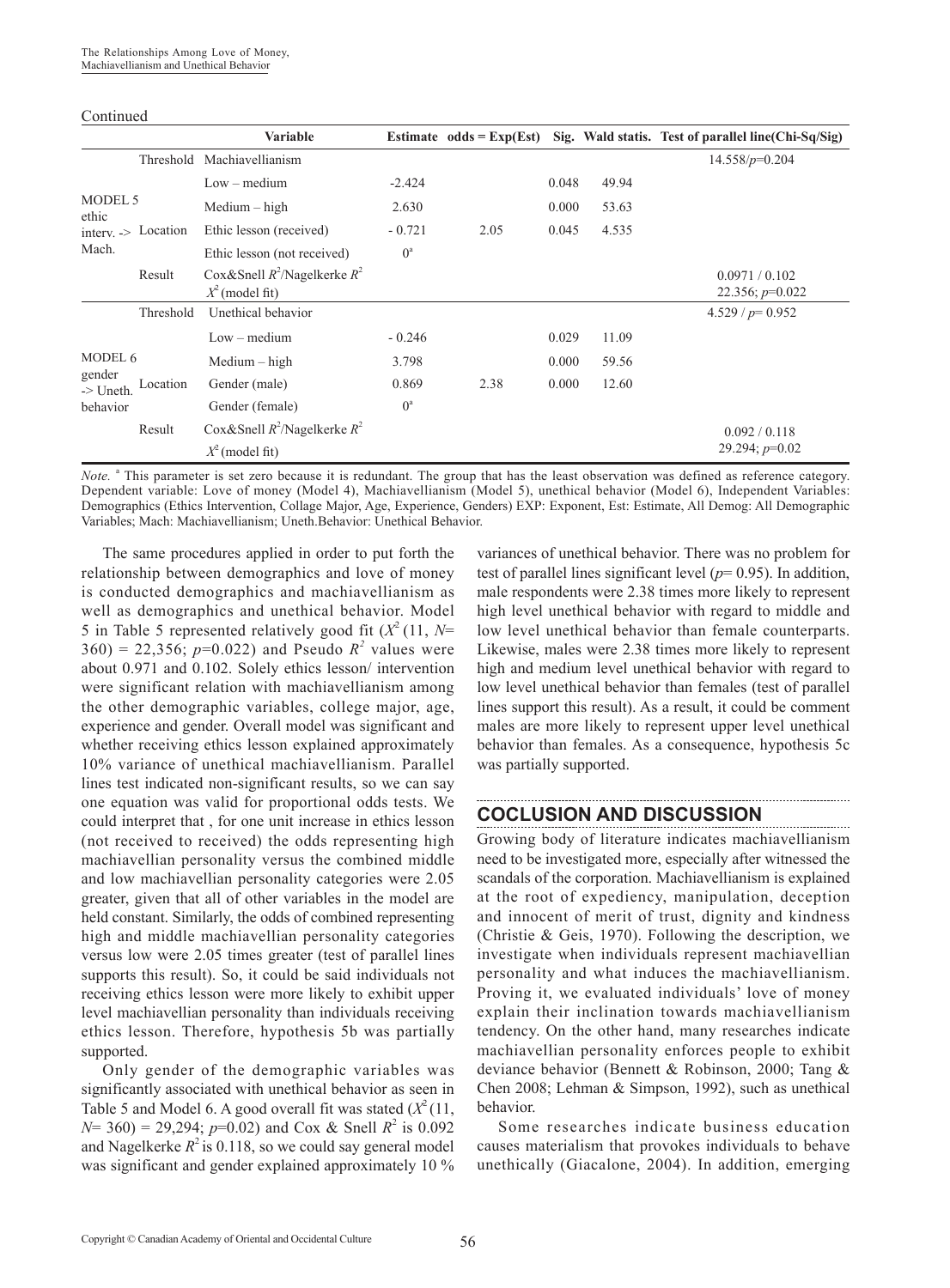stream of work about love of money, machiavellianism, unethical behavior was conducted in business students (McCabe et al., 1991; Chen & Tang, 2006; Tang & Chen, 2008), MBA students (Siegel, 1973; Tang & Chiu, 2003), managers (House et al., 1991; Siegel, 1973; Drory and Gluskinos, 1980), faculty colleagues (Siegel, 1973; Tang & Chiu, 2003). A research in the literature indicates MBA students' unethical behavior higher when they are in competition and they are awarded for their unethical behaviors (Hegarty & Sims, 1978). Following the previous research, we focused 360 MBA students in a public university to reveal relationship between their love of money, machiavellianism and unethical behavior.

The results indicate that individuals are quite fond of money. However, they have no high level machiavellian personality and avoid behave unethically as long as they could. Also, there is significant relationship between love of money and machiavellianism. In addition to machiavellianism is associated with unethical behavior. Furthermore, there is a relationship between love of money and unethical behavior directly and by means of machiavellianism indirectly. In other words, explaining the effect of love of money on unethical behavior, we should investigate individuals' machiavellian personality. As a result, machiavellianism is partially mediated the relationship between love of money and unethical behavior.

In this research, focusing individuals' passion for money or wealth, we aim to illuminate the issue whether individual groups being very much and very little fond of money represent different level of machiavellian personality and unethical behavior. Conducting a series analysis, we found individuals being very much fond of money are more likely to represent upper level machiavellian personality than individuals being very little fond of money. Findings represented that individuals being very much fond of money are more likely to exhibit upper level unethical behavior than individuals being very little fond of money. These results can be explained via the dark side of money induces individual to engage in unfair practices. On the other hand, we investigated the higher and lower mach individuals' unethical behavior inclination and found higher degree machiavellian individuals more likely to represent upper level unethical behavior than lower degree machiavellian individuals. This finding confirms Winter et al.'s (2004) study to show higher and lower machiavellian propensity to engage in unethical behavior.

There can be found in many researches indicating demographic characteristics explain the construction of love of money, machiavellianism and unethical behavior. The result pertaining to demographics is that males are more likely to represent upper level unethical behavior than females. These results can be clarified in terms of Betz et al.'s (1989) research indicating Male students have higher concerns about career advancement and more likely to engage in unfair practices as their female counterparts. Another evidence from this research represents individuals not having received ethics lesson are more likely to exhibit upper level machiavellian personality than individuals having received ethics lesson. The difference between individuals having received ethics lessons and not received can be come from business education differences as it was mentioned by Giacalone (2004). This result proved the previous researches about psychology, law and business students' differences explored by McCabe et al., (1991), Chen and Tang (2006), Tang and Chen (2008).

Overall literature review and results of this study represented that unethical behavior could be explained individual's love of money and machiavellian personality. Especially the level of love of money is a key construct to predict individuals' machiavellian personality and unethical behavior level. Discriminating individuals being very much fond of money from individuals being very little fond of money enables us to interpret the concept of machiavellianism as high and low mach individuals as well as unethical behavior as high and low level unethical behavior of individuals. Considering that some individuals could behave unethically for their personal interest, it is beneficial to add ethics lesson in education program of the university. Furthermore, individuals' love of money and Machiavellian personality are concepts waiting to be investigating more by researches. Unfortunately, explaining unethical behavior and taking precautions to decrease individuals' unethical behavior propensity are the issues that will be attracted the researchers' attention in the future.

## **REFERENCES**

Ahuvia, A., & Wong, N. (1995). Materialism: Origins and implications for personal well-being. *European Advances in Consumer Research, 2,* 172-178.

- Agarwal, J., & Malloy D. C. (1999). Ethical work climate dimensions in a not-for-profit organization: An empirical study. *Journal of Business Ethics, 20*(1), 1-14.
- Allmon, D. E., Page D., & Roberts, R. (2000). Determinants of perceptions of cheating: Ethical orientation, personality, and demographics. *Journal of Business Ethics, 23*(4), 411-422.
- Baron, R. M., & Kenny, D. A. (1986). The moderator–mediator variable distinction in social psychological research: Conceptual, strategic, and statistical considerations. *Journal of Personality and Social Psychology, 51*(6), 1173-1182.
- Belk, R. W., & Wallendorf, M. (1990). The sacred meanings of money. *Journal of Economic Psychology, 11*(1), 35-67.
- Bennett, R. J., & Robinson, S. L. (2000). Development of a measure of workplace deviance. *Journal of Applied Psycholog*y*, 85*(3), 349-360.
- Betz, M., O'Connell L., & Shephard J. M. (1989). Gender Differences in Proclivity for Unethical Behavior. *Journal of Business Ethics, 8*(5), 321-324.
- Beu, D. S., Buckley, M. R., & Harvey, M. G. (2003). Ethical decision-making: A multidimensional construct*. Business Ethics: A European Review, 12*(1), 1-3.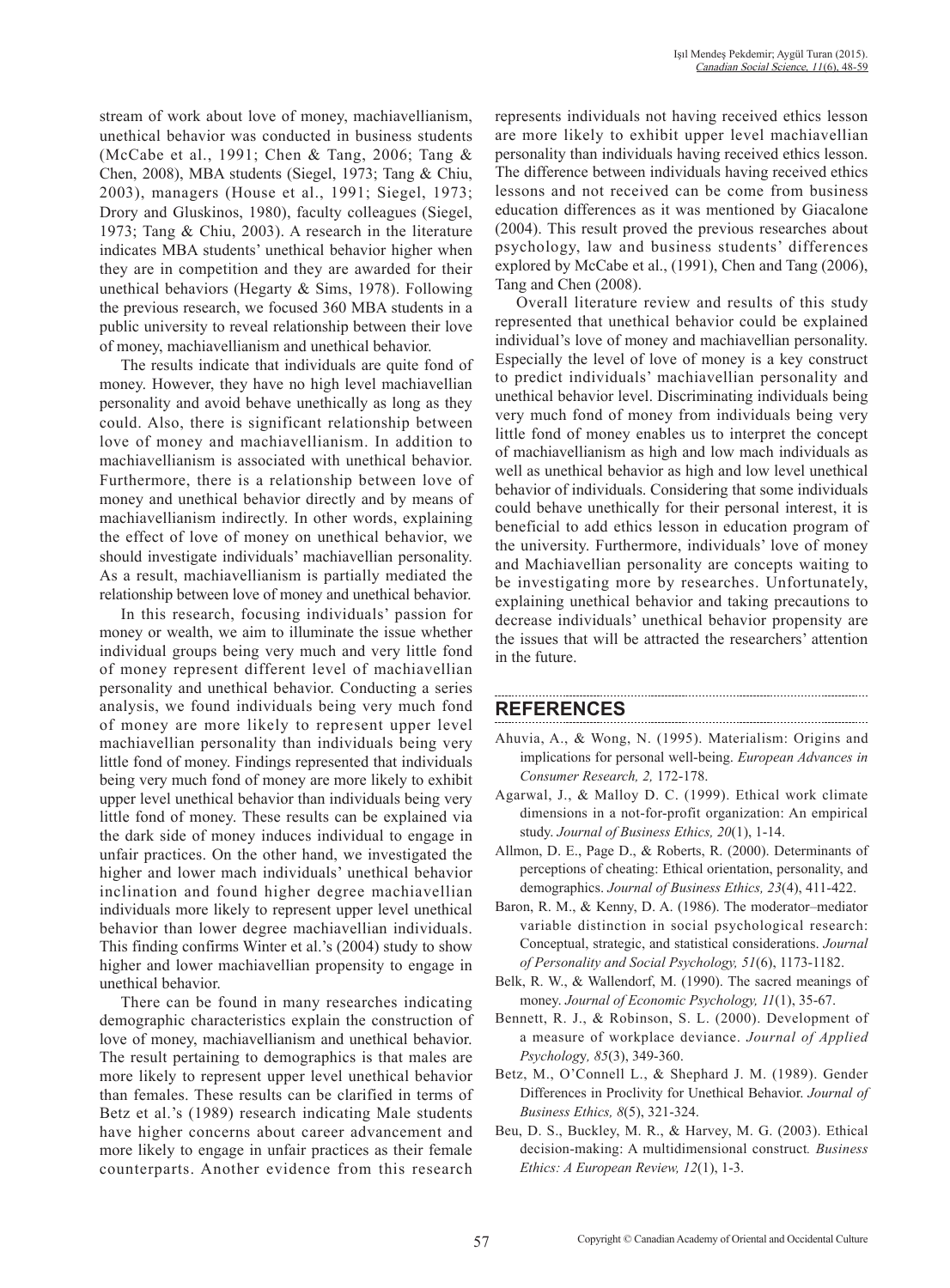- Chen, Y. J., & Tang, T. L. P. (2006). Attitude toward and propensity to engage in unethical behavior: Measurement invariance across major among university students. *Journal of Business Ethics, 69*(1), 77-93.
- Christie, R., & Geis, F. L. (1970). *Studies in machiavellianism* (p.106). Academic Press, New York.
- Cohen, P., & Cohen, J. (1996). *Life values and adolescent mental Health*. Erlbaum, Mahwah, NJ.
- Dahling, J. J., Whitaker, B. G., & Levy, P. E. (2009). The development and validation of a new Machiavellianism scale. *Journal of Management, 39*, 219-257.
- Deluga, R. J. (2001). American presidential Machiavellianism: Implications for charismatic leadership and rated performance*. The Leadership Quarterly, 12*(3), 339-363.
- Den Hartog, D. N., & Belschak, F. D. (2012). Work engagement and Machiavellianism in the ethical leadership process. *Journal of Business Ethics, 107*(1) 35-47.
- Deshpande, S. P. (1997). Manager's perception of proper ethical conduct: The effect of sex, age, and level of education. *Journal of Business Ethics, 16*(1), 79-85.
- Drory, A., & Gluskinos, U. M. (1980). Machiavellianism and leadership. *Journal of Applied Psychology, 65*(1), 81-86.
- Egan, V., Hughes, N., & Palmer, E. J. (2015). Moral disengagement, the dark triad, and unethical consumer attitudes. *Personality and Individual Differences, 76,* 128.
- Etzioni, A. (2002). When it comes to ethics, b-schools get an f, *The Washington Post*, August 4, B4.
- Fehr, B., Samson, D., & Paulhus, D. L. (1992). The construct of Machiavellianism: Twenty years later. In C. Spielberger & J. Butcher (Eds.), *Advances in personality assessment*, (Vol. 9, pp.77-116). Lawrence Erlbaum, Hillsdale, NJ.
- Feiner, M. (2004) *The Feiner points of leadership: The 50 basic laws that will make people want to perform better for you*, Warner Business Books, New York.
- Field A., (2009). *Discovering statistics using SPSS*. Sage Publications, London.
- Furnham, A., & Argyle, M. (1998). *The psychology of money*. Psychology Press, London.
- Furnham, A. (1984). Many sides of the coin: The psychology of money usage. *Personality and individual Differences, 5*(5), 501-509.
- Fraedrich, J., Ferrell, O. C., & Pride, W. (1989). An empirical examination of three Machiavellian concepts: Advertisers vs. the general public. *Journal of Business Ethics, 8*(9), 687-694.
- Giacalone, R. A. (2004). A Transcendent Business Education for the 21st Century. *Academy of Management Learning & Education, 3*(4), 415-420.
- Gupta, N., & Shaw, J. D. (1998). Let the evidence speak: Financial incentives are effective. *Compensation & Benefits Review*, *30*(2), 26-32.
- Harrell, W. A., & Hartnagel, T. (1976). The impact of Machiavellianism and the trustfulness of the victim on laboratory theft. *Sociometry, 39*(2), 157-165.
- Hegarty, W. H., & Sims, H. P. (1978). Some determinants of unethical decision behavior: An experiment. *Journal of Applied Psychology, 63*(4), 451-457.
- House, R. J., Spangler, W. D., & Woycke, J. (1991). Personality and charisma in the US presidency: A psychological theory of leader effectiveness. *Administrative Science Quarterly, 34*(3), 364-396.
- Herzberg, F. (1984). One more time: How do you motivate employees? In J. N. Williamson (Eds.), *The leader manager*, (pp. 433-449). Jonn Willey  $&$  Sons, Canada.
- Hoffman, J. J. (1998). Are women really more ethical than men? Maybe It depends on the situation. *Journal of Managerial Issues* 10(1), 60-73.
- Hosmer Jr, D. W., & Lemeshow, S. (2004). *Applied logistic regression*. John Wiley & Sons.
- Kasser, T., & Ryan, R. M. (1993). A dark side of the American dream: Correlates of financial success as a central life aspiration. *Journal of Personality and Social Psychology, 65*(2), 410-422.
- Kasser, T., & Ryan, R. M. (1996). Further examining the American dream: Differential correlates of intrinsic and extrinsic goals. *Personality and Social Psychology Bulletin, 22,* 280- 287.
- Kasser, T., & Ryan, R. M. (2001). Be careful what you wish for: Optimal functioning and the relative attainment of intrinsic and extrinsic goals. In P. Schmuck & K. M. Sheldon (Eds.), *Life goals and well-being: Towards a positive psychology of human striving* (pp.116-131). Hogrefe & Huber, Goettingen, Germany.
- Kochan, T. A. (2002). Addressing the crisis in confidence in corporations: Root causes, victims, and strategies for reform. *Academy of Management Executive*, *16*(3), 139-141.
- Kohn, A. (1993). Why incentive plans cannot work. *Harvard Business Review*, *71*(5), 54-63.
- Langevin, P., & Mendoza, C. (2013). How can management control system fairness reduce managers' unethical behaviours? *European Management Journal*, *31*(3), 209- 222.
- Lawler, E. L. (1971). *Pay and organization effectiveness: A psychological view*. McGraw Hill, New York.
- Lehman, W. E., & Simpson, D. D. (1992). Employee substance use and on-the-job behaviors*. Journal of Applied Psychology, 77*(3), 309-321.
- Machiavelli, N. (2014). *Prens.* In L. T. Basmacı (Trans.). Remzi Presss, Istanbul, Turkey. (Original publication date 1532)
- Malinowski, C., & Berger K. A. (1996). Undergraduate student attitudes about hypothetical marketing dilemmas. *Journal of Business Ethics, 15*(5), 525–535.
- McCabe, D. L., Dukerich, J. M., & Dutton, J. E. (1991). Context, values and moral dilemmas: Comparing the choices of business and law school students. *Journal of Business Ethics, 10*(12), 951-960.
- Mc Hoskey, J. W. (1999). Machiavellianism, intrinsic versus extrinsic goals, and social interest: A self-determination theory analysis. *Motivation and Emotion, 23*(4), 267-283.
- Mick, D. G. (1996). Are studies of dark side variables confounded by socially desirable responding? The case of materialism. *Journal of Consumer Research, 23*(2), 106-119.